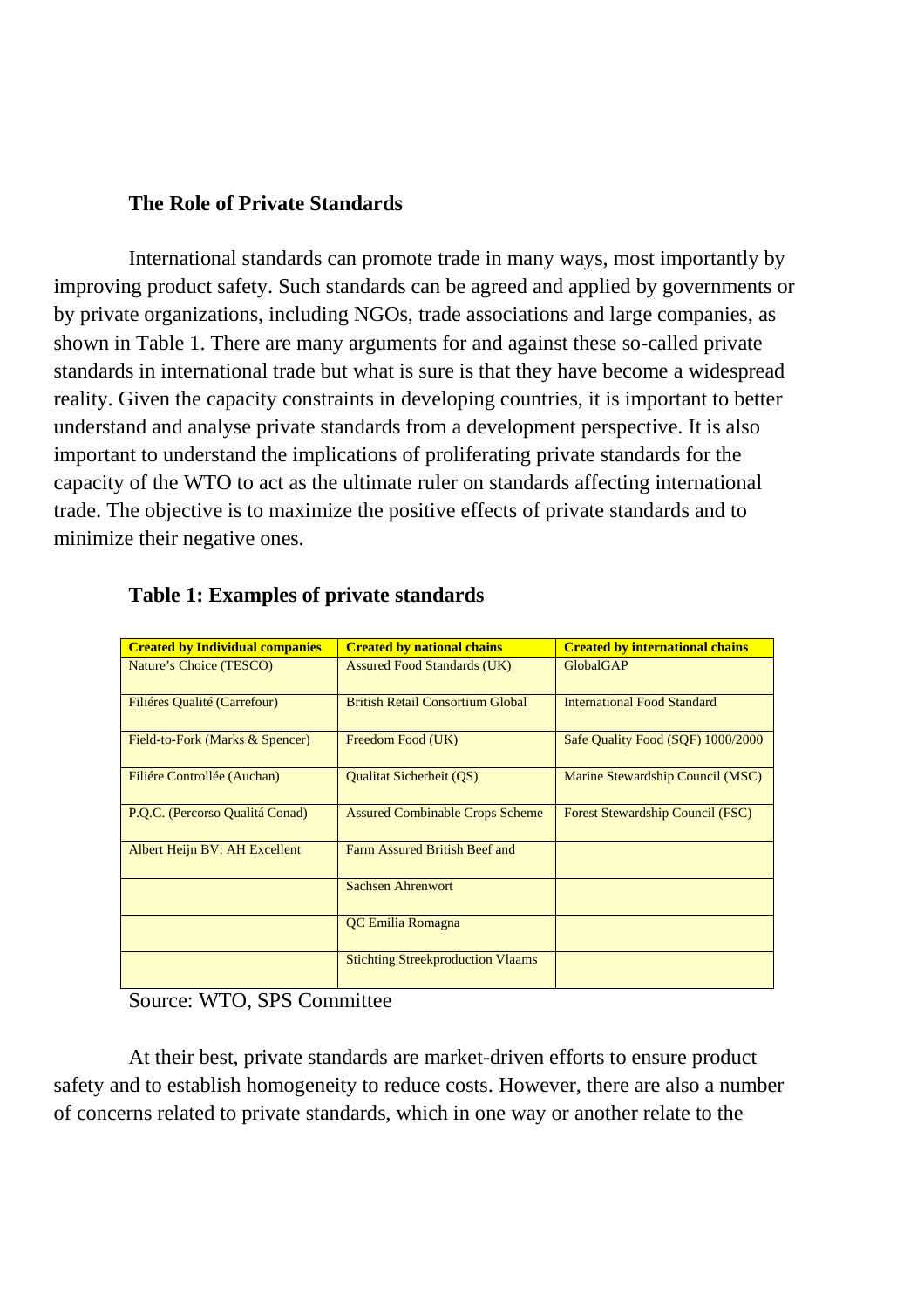accountability and legitimacy of those who set them, as well as their potentially impeding effect on trade:

i) Lack of harmonization and equivalence on similar standards, including compliance costs, since there are multiple standards for a single product;

ii) Marginalization of small companies and developing and least developed countries due to complex, rigorous and multi-dimensional standards;

iii) Concerns that private standards undermine the structure of the WTO Agreements on Technical Barriers to Trade (TBT) and Sanitary and Phytosanitary Measures (SPS);

iv) The risk that private standards are disguised and arbitrary measures that undermine free trade;

v) Multiplication of private standards that may put at risk their sustainability objectives and create confusion for producers and consumers ');

vi) Lack of a multi-dimensional approach to addressing risks for the composition of private standards since many of the standards are not science-based;

vii) Effects of many private standards that are part of global supply chains, on national policies and priorities  $(UNFSS)^1$ .

To address these concerns, an international body on private standards should be launched outside the WTO. It will aim to negotiate rules for these standards and also to represent the interests of their stakeholders in other trade international fora, such as the WTO. We believe that regulatory cooperation should be looked at as an opportunity not only to define standards but to promote common practices, resource sharing and transparency.

Given the significant impact of private standards on trade, they must also be taken up more systematically in the WTO, in the SPS, TBT and Environment Committees. In the final analysis, the effects of private standards on international trade are a real concern and should be seen, ultimately, as a responsibility of governments and of the WTO. A number of specific recommendations have been formulated as the negotiation of a "meta-regulation" to stablish some international rules for private standards and to make them work better from a development perspective. They include,

<sup>-</sup><sup>1</sup> UNFSS Forum on Sustainability Standards, Geneva, 2013. Documents available at www.unfss.org (Access on 2 February 2015).